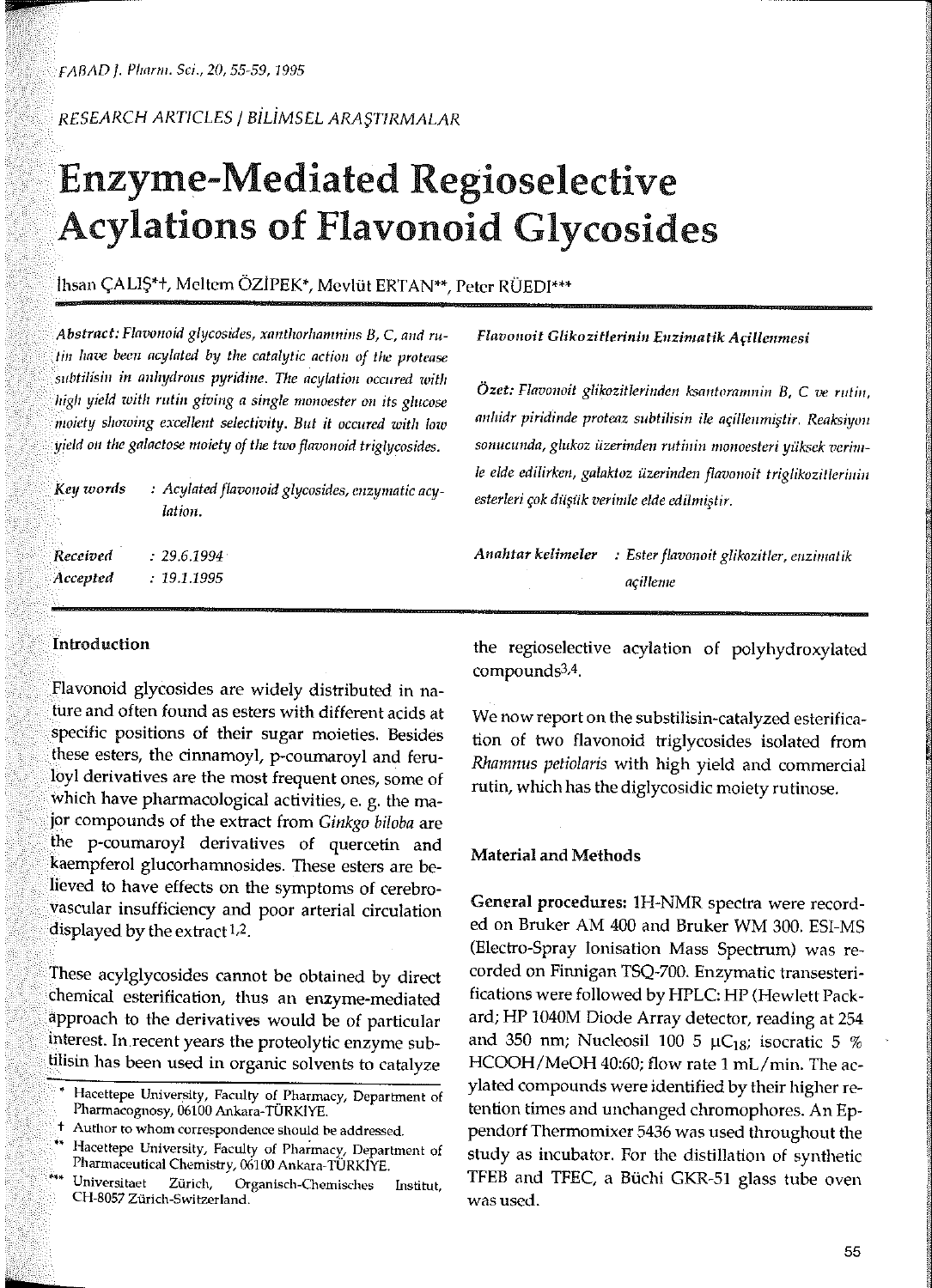### Materials:

Xanthorhamnins B and C: Dried fruits of Rhamnus *petiolaris* Boiss. were extracted with several solvents and two major flavonoid triglycosides were isolated and purified by chromatographic methods. Their structures were identified by spectral methods 5.

Subtilisin (EC 3.4.21.14, protease from Bacillııs *li*cheniforınis) was obtained from Sigma. lt was dissolved in  $H<sub>2</sub>O$  and the solution adjusted to pH 7.8 and freeze dried.

Rutin was from Aldrich.

•;11

Pyridine (ana!. grade) was used without further purification, apart from drying by shaking with 3- $\AA$  molecular sieve (Merek).

Trifluoroethyl butanoate(TFEB) was synthesized from butyryl chloride and 2,2,2-trifluoroethanol in the presence of N,N-dimethyl-4-pyridinamine by general methodology6. it was purified by distillation at 106° and tested by NMR spectroscopy. The following characteristics had been obtained: IH-NMR (80 MHz, CDCl<sub>3</sub>):  $\delta$  4.46 (q, J = 8.4 Hz), 2.39 (t, J = 7.5 Hz), 1.69 (m, )=7.5 Hz), 0.97 (t, J=7.5 Hz). These results were in good agreement with the reported data for TFEB7.

Trifluoroethyl cinnamate(TFEC) was synthesized from cinnamoylchloride and 2,2,2-trifluoroethanol in the same way as TFEB. It was tested by NMR spectroscopy and the following characteristics had been obtained: <sup>1</sup>H-NMR (80 MHz, CDCl<sub>3</sub>) :  $\delta$  4.61 (q, J = 8.6 Hz), 6.49 (d, J = 16 Hz), 7.81 (d, J = 16 Hz), 7.55 -7.36 (5xArom. H).

Enzymatic acylations of rutin and xanthorhamnins: Subtilisin (35 mg) was added to 1 mL of anhydrous pyridine containing 50 µL substrate (30 mg Rutin, 40 mg Xanthorharnnin B and C), 30 µL trifluoroethyl butanoate and 40 µL trifluoroethyl cinnamate. The suspensions were shaken at 45° with 1400 rpm. After 2 days, RuBu, XCBu, XBBu were formed in 20.8 %, 0.7 % and 1.5 % yield, respectively. On the 5th day, RuBu was obtained with 23 % yield. Next day 50 µL TFEB was added again. On the 8th day, RuBu, XCBu and XBBu were observed with 36 %, 2 % and 2.9 % <sup>y</sup>ield respectively. On the same day, 75 µL TFEB and 100 mg TFEC was added. After 12 days from the be<sup>g</sup>inning, RuBu was obtained with 61 % (Figure 1)



**Figure 1. TI1e yield of RuBu established by HPLC on the 12th day.**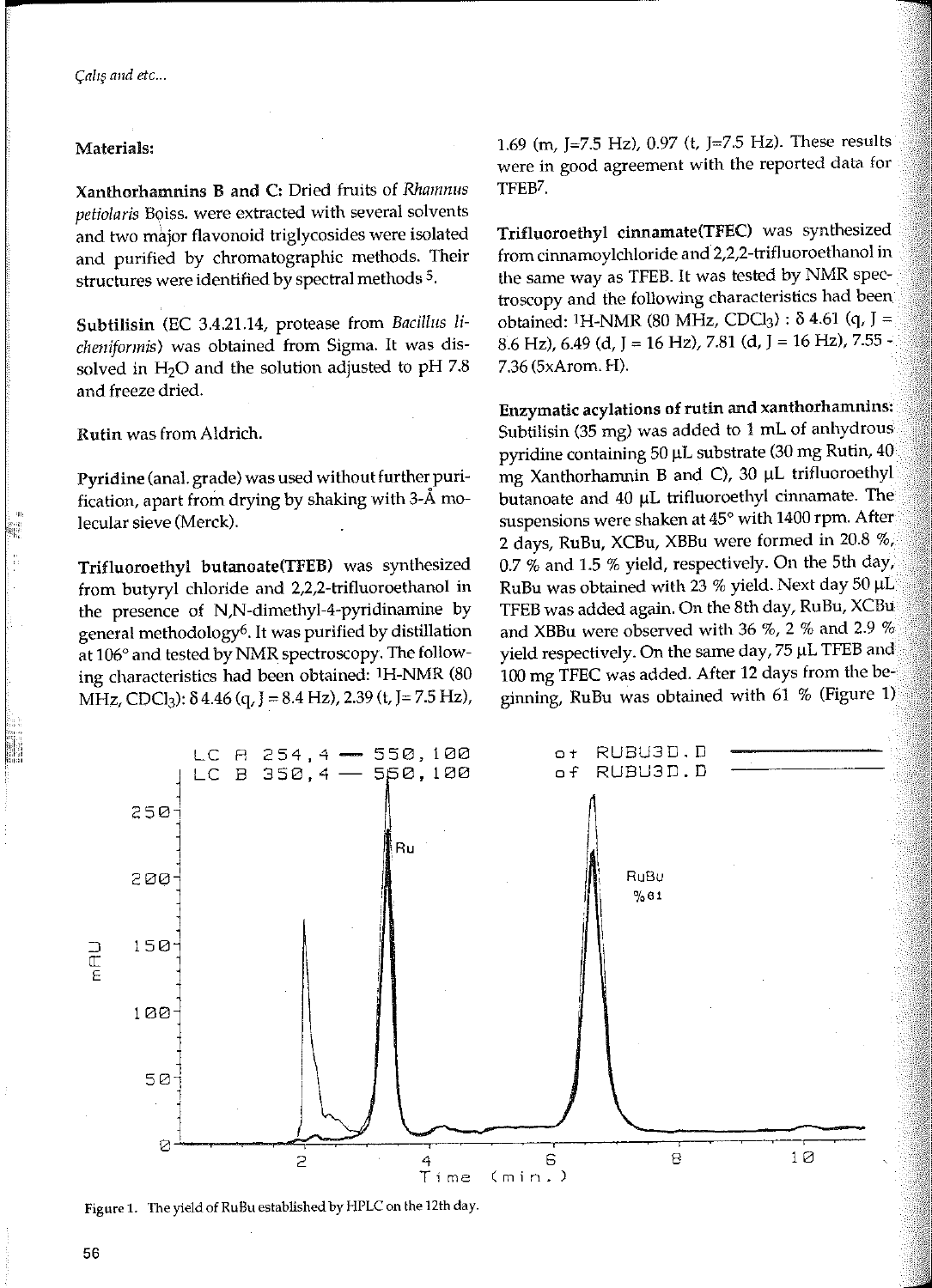and RuCi was obtained with  $3.6/1.8$  % yield. However, XCCi and XBCi couldn't be obtained. On the same day, 100 µL TFEB was added again. RuBu was formed in 84 % yield at the end of two weeks. The enzyme was removed by filtration, the solvent evaporated and the crude residue purified by silica gel chromatography (CHCl<sub>3</sub>: MeOH:  $H<sub>2</sub>O$ ; 80:20:2 as the solvent).

## Results and Discussion

Lipases can catalyze the enzymatic acylation of primary hydroxyl groups in various unprotected monoglycosides, but only *Porcine pancreatic* lipase and Chromobacterium viscosum lipase are active in pyridine. Porcine pancreatic lipase, which regioselectively acylates the primary hydroxyl group of monoglycosides in pyridine, was found to be unreactive with di- and oligoglycosides $8$ .

Enzymatic acylation of sugars in water is thermodynamically inconvenient and therefore expensive cofactors are required as a source of free energy. Before the process of acylation, pyridine, which is one of a few organic solvents capable of dissolving sugars and the enzyme, are dried to eliminate hydrolysis of 2,2,2-trifluoroethyl butanoate. In the case of hydrolysis, the enzymatic acylations are not possible in water7,8,9.

The proteolytic enzyme subtilisin is both stable and **active in numerous anhdyrous organic solvents in**cluding pyridine. it can regioselectively acylate diand oligoglycosides, nucleosides and related large molecules<sup>10</sup>. In several studies, subtilisin was used to introduce a butyryl moiety into carbohydrates, e.g., the acylation with subtilisin occurs at OH-C (6") or OH-C (3") of the glucose moiety. If OH-C (6") is

|  |  |  | Abbreviations |  |
|--|--|--|---------------|--|
|  |  |  |               |  |

- RuBu : Rutinbutyrate
- RuCi : Rutincinnamate
- $XBBu : Xanthorhamnin B butyrate$
- $XCBu$  : Xanthorhamnin C butyrate
- XBCi : Xanthorhamnin B cinnamate
- XCCi : Xanthorhamnin C cinnamate
- TFEB Trifluoroethyl butanoate
- TFEC Trifluoroethyl cinnamate

blocked in the intersugar linkage, then the selectivity for OH-C (3") is expected. In addition, selectivity is independent of the presence and nature of the aglycone. It has been shown that the presence of a large aglycone moiety doesn't significantly reduce the reactivity of the substrate. In another example, the enzymatic butanoylation of the rhamnoglucoside haringin, in which the interglycosidic linkage is between  $C(1<sup>m</sup>)$ , of rhamnose and  $C(2<sup>m</sup>)$  of glucose, occurred as 6"-0-butanoyl ester with subtilisin as expected. On the other hand, when rhamnose was replaced by another sugar like arabinose, the estirification occured on the arabinose moiety in addition to glucose3. This shows that subtilisin cannot acylate the rhamnose unit.

As subtilisin was found to be favourable for acylations of glycosides in previous studies, we preferred to use this enzyme in our study.

The two flavonoid triglycosides (named as xanthorhamnins} used in our investigation have the structures as rhamnazin 3-0-[0-a-L-rhamnopyranosyl-  $(1\rightarrow3)-0$ -a-L-rhamnopyranosyl- $(1\rightarrow6)$ ]- $\beta$ -D-galactopyranoside (rhamnazin-3-0-β-rhamninoside= xanthorhamnin C) and rhamnetin-3-0-[0-a-L-rhamnop- $\gamma$ ranosyl- $(1\rightarrow3)$ -0- $\alpha$ -L-rhamnopyranosyl- $(1\rightarrow6)$ ] -  $\beta$ -D-galactopyranoside (rhamnetin-3-0-P-rhamninosi $de = xanthorhamnin B$ ).

The third compound rutin, has the diglycosidic moiety rutinose[6-0-(a-L-rhamnopyranosyl)-D-glucose], which is linked to OH-C(3) of the quercetin aglycone. When a solution of rutin in anhydrous pyridine was treated at 45° with an excess of trifluoroethyl butanoate in the presence of subtilisin, 84 % conversion was observed after two weeks. In a previous study, 65 % tonversion was observed after 48 h, with the same agents, under the same conditions 3.

This shows that the yield of product increases depending on time. In our study, TFEB was added in five portions instead of adding the whole amount at once, as stated in the previous study3. This is another factor that effects the percentage of the conversion, as well as duration. During the acylation of rutin, the selcctivity for OH-C (3") of glucose was expected, since OH-C (6") is blocked in the intersugar linkage. As a result of the reaction, a single product was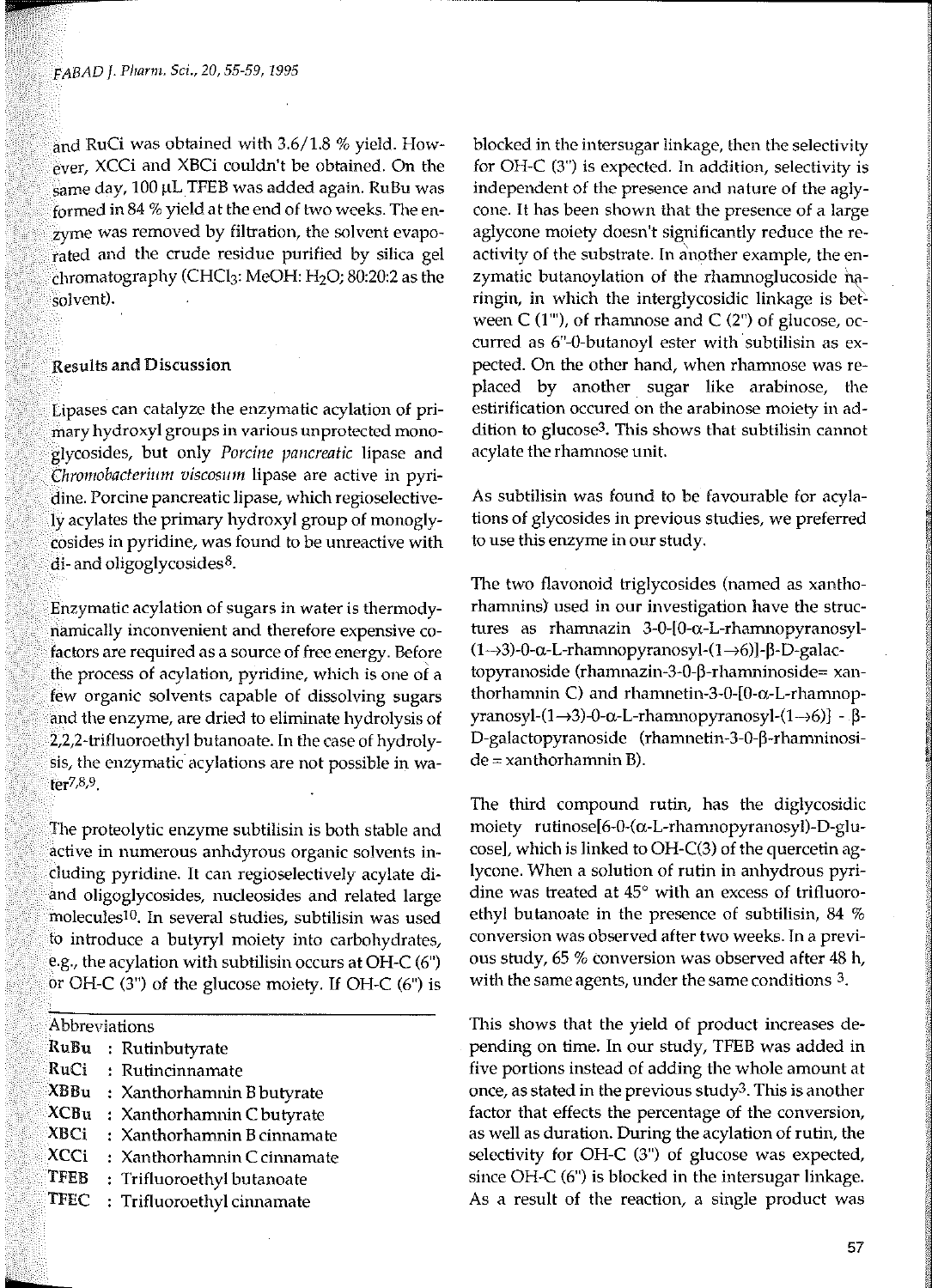世報



Figure 2. <sup>1</sup>H-NMR Spectrum of 3"-0-Butanoylrutin (RuBu) (300 MHz, MeOH-d<sub>4</sub>)

Table 1. <sup>1</sup>H-NMR Spectral Data for Rutin (Ru) and 3"-0-Butanoylrutin (RuBu)

 $*$  200 MHz, in DMSO-d<sub>6</sub>

\*\* 300 MHz, in MeOH-d4

|          | Н                | RU*               | RUBU**            | J(Hz)     |
|----------|------------------|-------------------|-------------------|-----------|
|          |                  | $\delta$ (ppm)    | δ(ppm)            |           |
| Aglycone | 6                | 6.2d              | 6.20d             | (2.0)     |
|          | 8                | 6.3 d             | 6.39 d            | (2.0)     |
|          | $2^{\circ}$      | 7.5 d             | 7.65 d            | (2.2)     |
|          | 5'               | 6.8 d             | 6.87 d            | (8.5)     |
|          | $6^{\circ}$      | 7.5 dd            | 7.61 dd           | (2.2/8.5) |
| Clucose  | $\mathbf{1}^n$   | 5.3 <sub>d</sub>  | 5,22 dd           | (7.9)     |
|          | 2"               | $3.0 - 3.7$       | $3.60$ dd         | (7.9/9.5) |
|          | 3"               | $3.0 - 3.7$       | 5.00 <sub>t</sub> | (9.2)     |
|          | 4"               | 3.0-3.7           | $3.4 - 3.5$       |           |
|          | 5"               | 3.0-37            | 3.4-3.5           |           |
|          | 6"               | 3.0-3.7           | 3.79 br d         | (9.7)     |
| Rhamnose | $1$ "            | 4.3d              | 4.51 d            | (1.6)     |
|          | $2^{\omega}$     | 3.0-3.7           | $3.64$ dd         | (1.6/3.4) |
|          | $3^{\circ\circ}$ | $3.0 - 3.7$       | 3.54 dd           | (3.4/9.5) |
|          | 4"               | 30-3.7            | 3.27t             | (9.5)     |
|          | 5"               | 3.0-3.7           | $-3.4 - 3.5$      |           |
|          | 6"               | 1.01 <sub>d</sub> | 1.11d             | (6.2)     |
| Butanoyl | Cl <sub>13</sub> |                   | 0.99t             | (7.4)     |
|          | $-CH2$           |                   | 1.69 <sub>m</sub> |           |
|          | $-CI I2-CO$      |                   | 2.40 t            | (7.4)     |